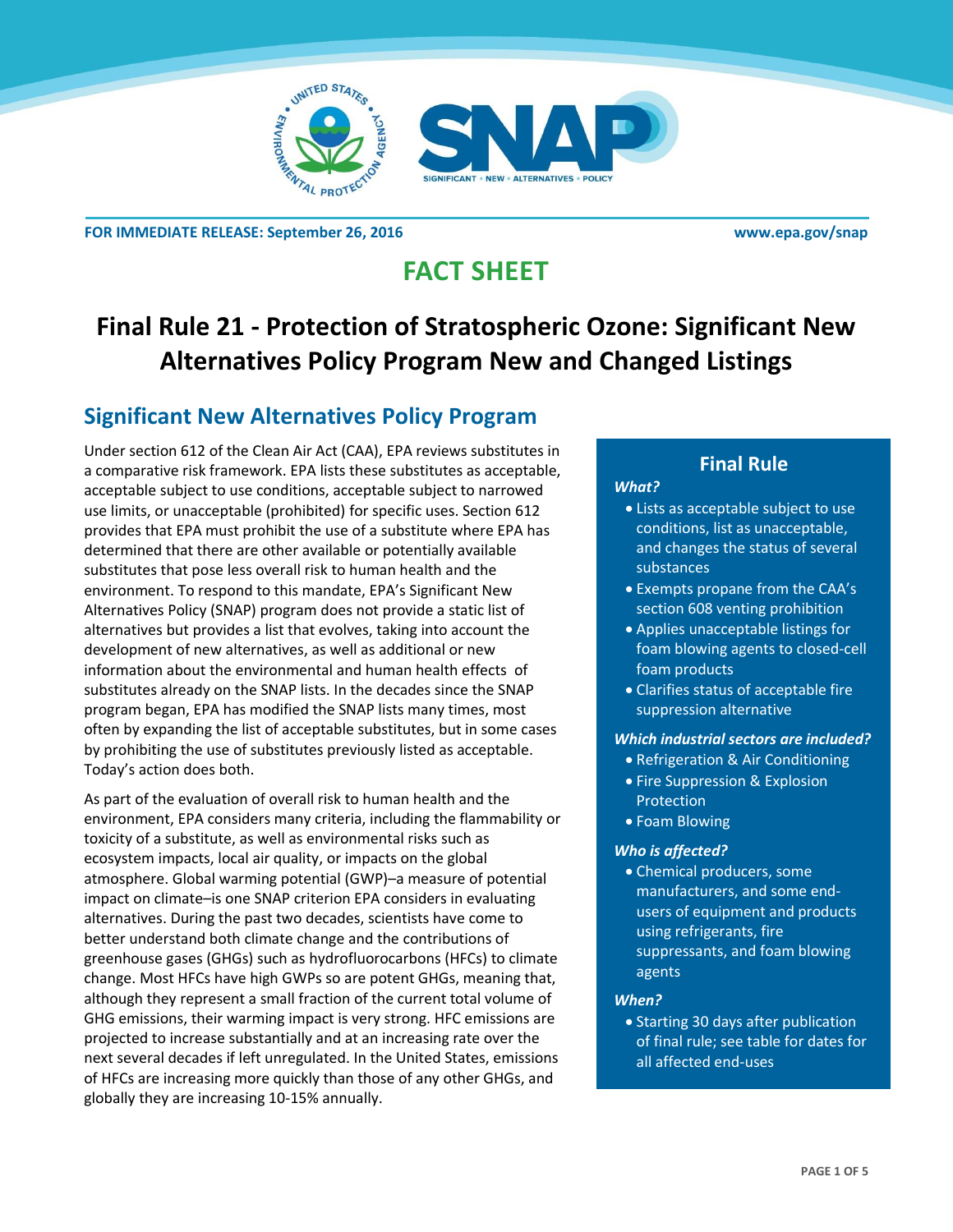## **The President's Climate Action Plan**

The President's June 2013 Climate Action Plan (CAP) states that, "to reduce emissions of HFCs, the United States can and will lead both through international diplomacy as well as domestic actions." Furthermore, the CAP states that EPA will "use its authority through the Significant New Alternatives Policy Program to encourage private sector investment in low-emissions technology by identifying and approving climate-friendly chemicals while prohibiting certain uses of the most harmful chemical alternatives." Since the CAP was announced, EPA has taken a number of actions to both expand the list of acceptable alternatives under SNAP as well as change the status of certain listed substitutes. On July 20, 2015 (80 FR 42870), EPA issued a final regulation taking a broader look at the SNAP lists, where we focused on those listed substitutes that have a high GWP relative to other alternatives in specific end-uses, while otherwise posing comparable levels of risk.

### **Today's Action**

Under this final rule, a number of substances are listed as acceptable, subject to use conditions; several substances are listed as unacceptable; and the listing status for certain substances is modified from acceptable to unacceptable or acceptable, subject to narrowed use limits. Consistent with CAA section 612 as we have historically interpreted it under the SNAP program, EPA is making these listings and modifications based on our evaluation of the substitutes addressed in this action on an end-use basis using the SNAP criteria for evaluation and considering the current suite of other alternatives for the specific end-uses at issue. For particular substances, EPA found significant potential differences in risk with respect to one or more specific criteria, such as flammability, toxicity, GWP, or local air quality concerns, while otherwise posing comparable levels of risk to those of other alternatives in specific end-uses. EPA is also modifying the existing listing decisions for foam blowing agents to apply to closed cell foam products and products containing closed cell foam. EPA is revising its interpretation on the "use" of closed-cell foam so that closedcell foam products, such as foam insulation boards, and products containing closed-cell foam such as appliances, may not be imported or used in the United States if the foam product contains, or the closed-cell foam was made with, a foam blowing agent that is listed as unacceptable under the SNAP program. EPA is listing propane as acceptable, subject to use conditions, as a refrigerant in new self-contained commercial ice machines, in new water coolers, and in new very low temperature refrigeration equipment. In addition, EPA is exempting propane in these end-uses from the venting prohibition under CAA section 608; the CAA allows EPA to exempt specific refrigerants from the venting prohibition where EPA finds that it does not pose a threat to the environment. EPA is also listing as acceptable, subject to use conditions, HFO-1234yf newly manufactured medium-duty passenger vehicles (MDPVs), heavy-duty (HD) pickup trucks, and complete HD vans. In the fire suppression and explosion protection sector, EPA is listing 2 bromo-3,3,3-trifluoropropene (2-BTP) as acceptable with use restricted to total flooding and streaming use in aircraft. EPA is listing as unacceptable certain hydrocarbon (HC) refrigerants and HC blends for retrofitting existing residential central air conditioning equipment that was designed for non-flammable refrigerants and certain HC refrigerants that may negatively impact air quality. EPA is modifying the listing status for certain alternatives in specific end-uses in the refrigeration and air conditioning and foam blowing sectors, and for methylene chloride in flexible polyurethane in the foam blowing sector. Finally, this final rule clarifies that Powdered Aerosol D (Stat-X®) is listed as acceptable, and that the previously issued use condition, which limited use to unoccupied spaces, no longer applies.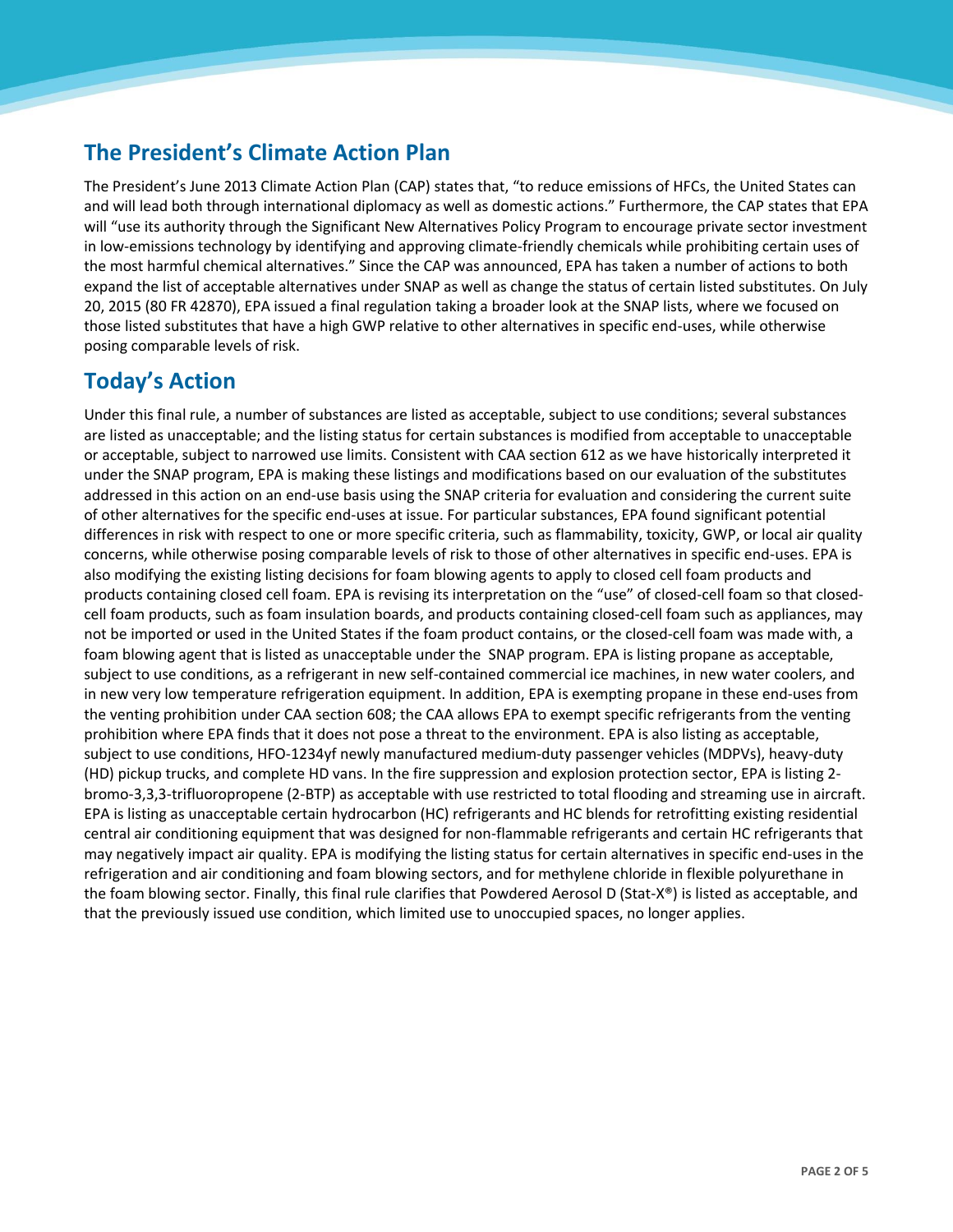## **Summary of Final Rule**

### **ACCEPTABLE ALTERNATIVES, WITH USE CONDITIONS**

| <b>End-Uses</b>                                                                           | <b>Substitutes</b> | <b>Effective Date</b>                   |  |
|-------------------------------------------------------------------------------------------|--------------------|-----------------------------------------|--|
| Refrigeration                                                                             |                    |                                         |  |
| Self-contained commercial ice machines (new)                                              | Propane (R-290)    | 30 days after publication of final rule |  |
| Water coolers (new)                                                                       | Propane (R-290)    | 30 days after publication of final rule |  |
| Very low temperature refrigeration equipment (new)                                        | Propane (R-290)    | 30 days after publication of final rule |  |
| <b>Motor Vehicle Air Conditioning (MVAC)</b>                                              |                    |                                         |  |
| MDPVs, HD pickup trucks, and complete HD vans (newly<br>manufactured)                     | HFO-1234yf         | 30 days after publication of final rule |  |
| <b>Fire Suppression and Explosion Protection</b>                                          |                    |                                         |  |
| Total flooding agent for use in engine nacelles and auxiliary<br>power units on aircrafts | $2-BTP$            | 30 days after publication of final rule |  |
| Streaming agent for use in aircraft                                                       | $2-BTP$            | 30 days after publication of final rule |  |

### **UNACCEPTABLE ALTERNATIVES**

| <b>End-Uses</b>                                                                                            | <b>Substitutes</b>                                                     | <b>Effective Date</b>                   |  |
|------------------------------------------------------------------------------------------------------------|------------------------------------------------------------------------|-----------------------------------------|--|
| Air Conditioning (AC)                                                                                      |                                                                        |                                         |  |
| Residential and light commercial AC and heat pumps –<br>unitary split AC systems and heat pumps (retrofit) | All ASHRAE<br><b>Flammability Class 3</b><br>Refrigerants <sup>a</sup> | 30 days after publication of final rule |  |
| Residential and light commercial AC and heat pumps (new)                                                   | Propylene (R-1270),<br>R-443A                                          | 30 days after publication of final rule |  |
| Centrifugal chillers and positive displacement chillers (new)                                              | Propylene (R-1270),<br>R-443A                                          | 30 days after publication of final rule |  |
| Refrigeration                                                                                              |                                                                        |                                         |  |
| Cold storage warehouses (new)                                                                              | Propylene (R-1270),<br>R-443A                                          | 30 days after publication of final rule |  |

a All refrigerants identified as or otherwise meeting the criteria for flammability Class 3 in American National Standards Institute (ANSI)/American Society of Heating, Refrigerating and Air-Conditioning Engineers (ASHRAE) Standard 34–2013. All refrigerants meeting the criteria for flammability Class 3 include, but are not limited to, R-170 (ethane), R-290 (propane), R-600a (isobutane), R-1270 (propylene), R-441A, R-443A and refrigerant products sold under the names R-22a, 22a, Blue Sky 22a refrigerant, Coolant Express 22a, DURACOOL-22a, EC-22, Ecofreeez EF-22a, Envirosafe 22a, ES-22a, Frost 22a, HC-22a, Maxi-Fridge, MX-22a, Oz-Chill 22a, Priority Cool, and RED TEK 22a.

### **CHANGE OF LISTING STATUS**

| <b>End-Uses</b>               | <b>Substitutes</b>                                                                                                                                                                                                                                                                                    | Date of Change of Status                                                                          |
|-------------------------------|-------------------------------------------------------------------------------------------------------------------------------------------------------------------------------------------------------------------------------------------------------------------------------------------------------|---------------------------------------------------------------------------------------------------|
| <b>Air Conditioning</b>       |                                                                                                                                                                                                                                                                                                       |                                                                                                   |
| Centrifugal chillers<br>(new) | FOR12A, FOR12B, HFC-134a, HFC-227ea, HFC-236fa, HFC-<br>245fa, R-125/134a/600a (28.1/70/1.9), R-125/290/134a/600a<br>(55.0/1.0/42.5/1.5), R-404A, R-407C, R-410A, R-410B, R-417A,<br>R-421A, R-422B, R-422C, R-422D, R-423A, R-424A, R-434A, R-<br>438A, R-507A, RS-44 (2003 composition), and THR-03 | Unacceptable, except as otherwise allowed<br>under a narrowed use limit, as of January 1,<br>2024 |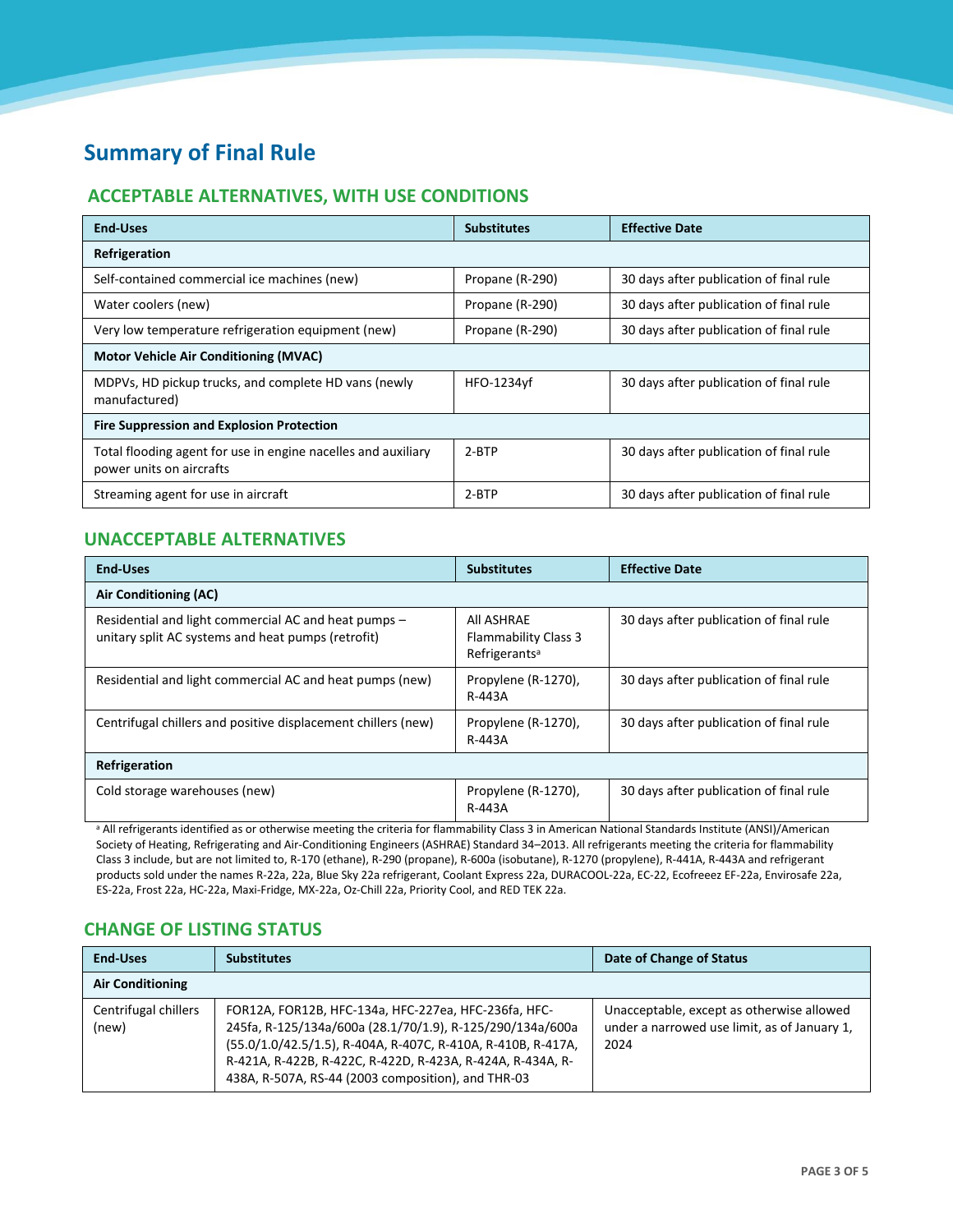| <b>End-Uses</b>                                                                                       | <b>Substitutes</b>                                                                                                                                                                                                                                                                                                             | <b>Date of Change of Status</b>                                                                                                                                                                                                                                                                                                                                                            |
|-------------------------------------------------------------------------------------------------------|--------------------------------------------------------------------------------------------------------------------------------------------------------------------------------------------------------------------------------------------------------------------------------------------------------------------------------|--------------------------------------------------------------------------------------------------------------------------------------------------------------------------------------------------------------------------------------------------------------------------------------------------------------------------------------------------------------------------------------------|
| Centrifugal chillers<br>(new)                                                                         | HFC-134a for military marine vessels                                                                                                                                                                                                                                                                                           | Acceptable, subject to narrowed use limits,<br>as of January 1, 2024                                                                                                                                                                                                                                                                                                                       |
| Centrifugal chillers<br>(new)                                                                         | HFC-134a and R-404A for human-rated spacecraft and related<br>support equipment                                                                                                                                                                                                                                                | Acceptable, subject to narrowed use limits,<br>as of January 1, 2024                                                                                                                                                                                                                                                                                                                       |
| Positive<br>displacement<br>chillers (new)                                                            | FOR12A, FOR12B, HFC-134a, HFC-227ea, KDD6, R-<br>125/134a/600a (28.1/70/1.9), R-125/290/134a/600a<br>(55.0/1.0/42.5/1.5), R-404A, R-407C, R-410A, R-410B, R-417A,<br>R-421A, R-422B, R-422C, R-422D, R-424A, R-434A, R-437A, R-<br>438A, R-507A, RS-44 (2003 composition), SP34E, and THR-03                                   | Unacceptable, except as otherwise allowed<br>under a narrowed use limit, as of January 1,<br>2024                                                                                                                                                                                                                                                                                          |
| Positive<br>displacement<br>chillers (new)                                                            | HFC-134a for military marine vessels                                                                                                                                                                                                                                                                                           | Acceptable, subject to narrowed use limits,<br>as of January 1, 2024                                                                                                                                                                                                                                                                                                                       |
| Positive<br>displacement<br>chillers (new)                                                            | HFC-134a and R-404A for human-rated spacecraft and related<br>support equipment                                                                                                                                                                                                                                                | Acceptable, subject to narrowed use limits,<br>as of January 1, 2024                                                                                                                                                                                                                                                                                                                       |
| Refrigeration                                                                                         |                                                                                                                                                                                                                                                                                                                                |                                                                                                                                                                                                                                                                                                                                                                                            |
| Cold storage<br>warehouses (new)                                                                      | HFC-227ea, R-125/290/134a/600a (55.0/1.0/42.5/1.5), R-<br>404A, R-407A, R-407B, R-410A, R-410B, R-417A, R-421A, R-<br>421B, R-422A, R-422B, R-422C, R-422D, R-423A, R-424A, R-<br>428A, R-434A, R-438A, R-507A, and RS-44 (2003 composition)                                                                                   | Unacceptable, as of January 1, 2023                                                                                                                                                                                                                                                                                                                                                        |
| Retail food<br>refrigeration-<br>refrigerated food<br>processing and<br>dispensing<br>equipment (new) | HFC-227ea, KDD6, R-125/290/134a/600a (55.0/1.0/42.5/1.5),<br>R-404A, R-407A, R-407B, R-407C, R-407F, R-410A, R-410B, R-<br>417A, R-421A, R-421B, R-422A, R-422B, R-422C, R-422D, R-<br>424A, R-428A, R-434A, R-437A, R-438A, R-507A, RS-44 (2003<br>formulation                                                                | Unacceptable, as of January 1, 2021                                                                                                                                                                                                                                                                                                                                                        |
| Household<br>refrigerators and<br>freezers (new)                                                      | FOR12A, FOR12B, HFC-134a, KDD6, R-125/290/134a/600a<br>(55.0/1.0/42.5/1.5), R-404A, R-407C, R-407F, R-410A, R-410B,<br>R-417A, R-421A, R-421B, R-422A, R-422B, R-422C, R-422D, R-<br>424A, R-426A, R-428A, R-434A, R-437A, R-438A, R-507A, RS-<br>24 (2002 formulation), RS-44 (2003 formulation), SP34E, and<br><b>THR-03</b> | Unacceptable, as of January 1, 2021                                                                                                                                                                                                                                                                                                                                                        |
| <b>Foam Blowing</b>                                                                                   |                                                                                                                                                                                                                                                                                                                                |                                                                                                                                                                                                                                                                                                                                                                                            |
| Rigid polyurethane<br>(PU) high-pressure<br>two-component<br>spray foam                               | HFC-134a, HFC-245fa, and blends thereof; blends of HFC-<br>365mfc with at least four percent HFC-245fa, and commercial<br>blends of HFC-365mfc with 7 to 13 percent HFC-227ea and<br>the remainder HFC-365mfc; and Formacel TI <sup>a</sup>                                                                                    | Unacceptable for all uses, except military<br>$\bullet$<br>or space- and aeronautics-related<br>applications, as of January 1, 2020<br>• Acceptable, subject to narrowed use<br>limits, for military or space- and<br>aeronautics-related applications, as of<br>January 1, 2020<br>• Unacceptable for military or space- and<br>aeronautics-related applications as of<br>January 1, 2025 |